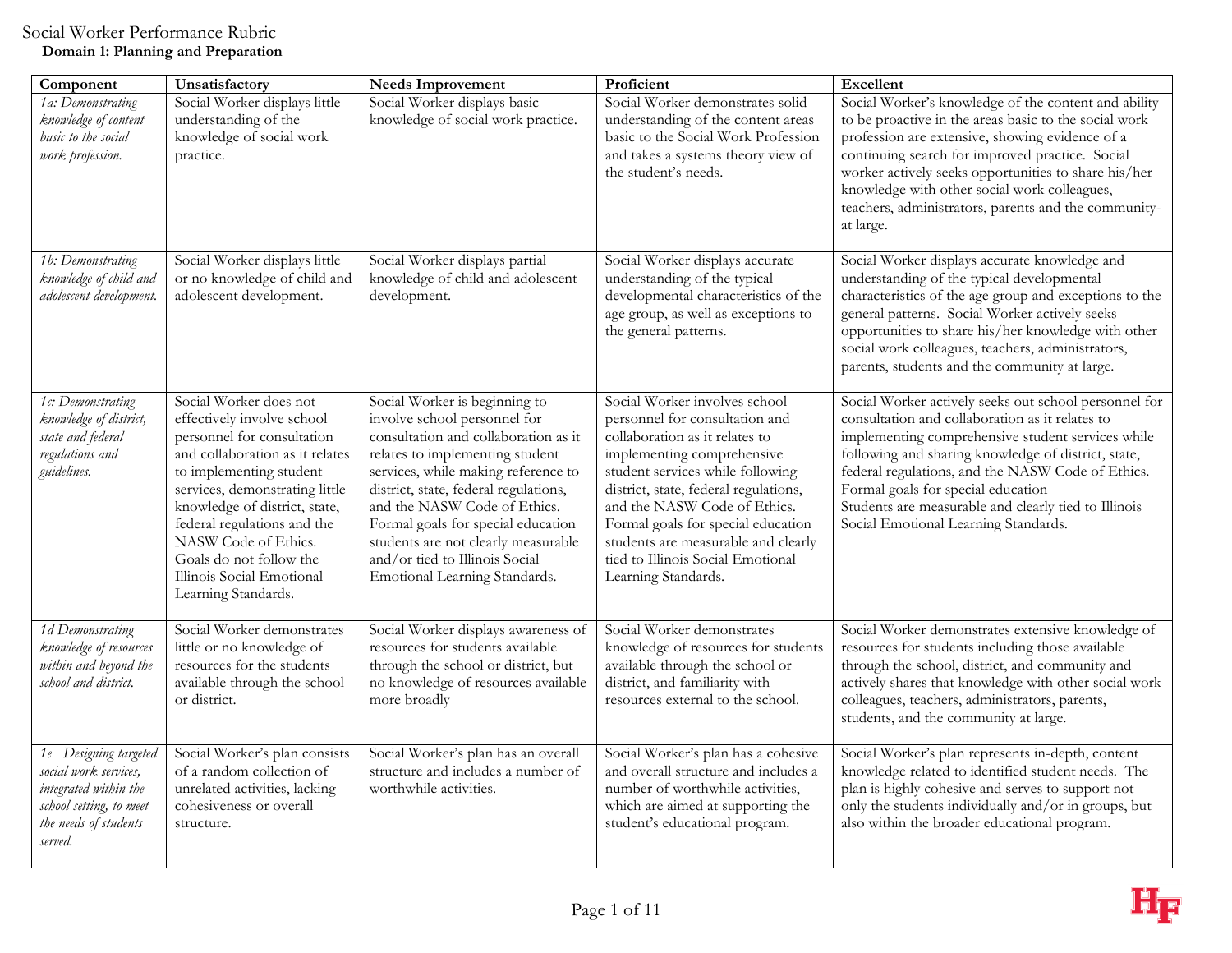| 1 f: Utilizes various     | Social Worker has little    | Social Worker has knowledge of   | Social Worker uses data gathered  | Social Worker actively seeks/implements various     |
|---------------------------|-----------------------------|----------------------------------|-----------------------------------|-----------------------------------------------------|
| formal and informal       | knowledge of                | formal and informal assessments  | from various assessment tools,    | assessment tools and data in determining evaluation |
| assessments/evaluation    | formal/informal assessments | but does not implement student   | assesses student's need for       | strategies for intervention. Data gathered is       |
| strategies to for student | but does not implement      | intervention that reflects data. | intervention, and evaluates and   | interpreted and student progress towards goal       |
| <i>intervention.</i>      | student interventions that  |                                  | monitors student progress towards | achievement is continually monitored. Interventions |
|                           | reflects data.              |                                  | goal achievement.                 | are monitored based on specific                     |
|                           |                             |                                  |                                   | needs of student.                                   |
|                           |                             |                                  |                                   |                                                     |

## **Domain 2: The Environment**

| Component                                                           | Unsatisfactory                                                                                                                                         | <b>Needs Improvement</b>                                                                                                                                                 | Proficient                                                                                                                                                                                                     | <b>Excellent</b>                                                                                                                                                                                                                                                                                                                       |
|---------------------------------------------------------------------|--------------------------------------------------------------------------------------------------------------------------------------------------------|--------------------------------------------------------------------------------------------------------------------------------------------------------------------------|----------------------------------------------------------------------------------------------------------------------------------------------------------------------------------------------------------------|----------------------------------------------------------------------------------------------------------------------------------------------------------------------------------------------------------------------------------------------------------------------------------------------------------------------------------------|
| 2a: Creating an<br>environment of<br>respect and rapport.           | Social Worker's interactions<br>are consistently negative or<br>inappropriate. Social Worker<br>does not communicate<br>effectively with school teams. | Social Worker's interactions are<br>generally appropriate and free from<br>conflict.                                                                                     | Social Worker's interactions reflect<br>genuine respect, understanding and<br>acceptance of individuals and<br>groups of students from a variety of<br>cultural and developmental<br>backgrounds.              | Social Worker's interactions are highly respectful,<br>reflecting genuine respect, understanding and<br>acceptance towards students. Interactions also reflect<br>respect of individuals in consultation to school<br>personnel and community agencies.                                                                                |
| 2b: Establishing a<br>climate for productive<br>communication.      | Social Worker's attempts to<br>promote productive and<br>respectful communication<br>between and among students<br>and teachers are<br>unsuccessful.   | Social Worker's attempts to<br>promote a climate for productive<br>and respectful communication<br>between and among students and<br>teachers are partially successful.  | Social Worker promotes and<br>engages in productive and respectful<br>communication between and among<br>students, families, and school staff<br>on a consistent basis.                                        | Social Worker promotes and advocates for productive<br>and respectful communication between and among<br>students, families and school staff. Social Worker<br>also communicates collaboratively with and provides<br>consultation to school personnel and community<br>agencies to communicate the needs of children and<br>families. |
| 2c Managing social<br>work procedures.                              | Social Worker has little or no<br>knowledge of implementing<br>procedures that are pertinent<br>to school social work<br>practice.                     | Social Worker has basic knowledge<br>of implementing procedures that are<br>pertinent to school social work<br>practice.                                                 | Social Worker consistently follows<br>procedures for prioritizing and<br>managing the various referrals that<br>are received regarding the needs of<br>students, staff members and parents.                    | Social Worker consistently follows procedures for<br>prioritizing and managing the various referrals that<br>are received regarding the needs of students, staff<br>members and parents. The outcomes of referrals are<br>communicated as appropriate, to applicable<br>personnel.                                                     |
| 2d: Contributing to<br>the climate of positive<br>student behavior. | Social Worker puts forth no<br>effort to establish<br>appropriate interventions<br>that contribute to positive<br>student behavior.                    | Social Worker puts forth minimal<br>effort to establish appropriate<br>interventions that contribute to<br>positive student behavior.                                    | Social Worker has established<br>appropriate interventions that<br>contribute to positive student<br>behavior.                                                                                                 | Social Worker has established appropriate<br>interventions that make lasting contributions to<br>positive student behavior.                                                                                                                                                                                                            |
| 2e: Organizing<br>physical work space.                              | The meeting space and<br>materials are not organized.<br>Documents are not<br>maintained to ensure<br>confidentiality.                                 | The meeting space and materials are<br>not well organized, and materials are<br>difficult to find when needed.<br>Documents are maintained to<br>ensure confidentiality. | The meeting space is organized in a<br>way that provides the Social Worker<br>access to his/her materials,<br>documents and resources.<br>Information is arranged and<br>maintained to ensure confidentiality. | The meeting space is highly organized and<br>demonstrates the effective use of physical resources<br>that have been provided by the school. Information<br>is arranged and maintained to ensure confidentiality.                                                                                                                       |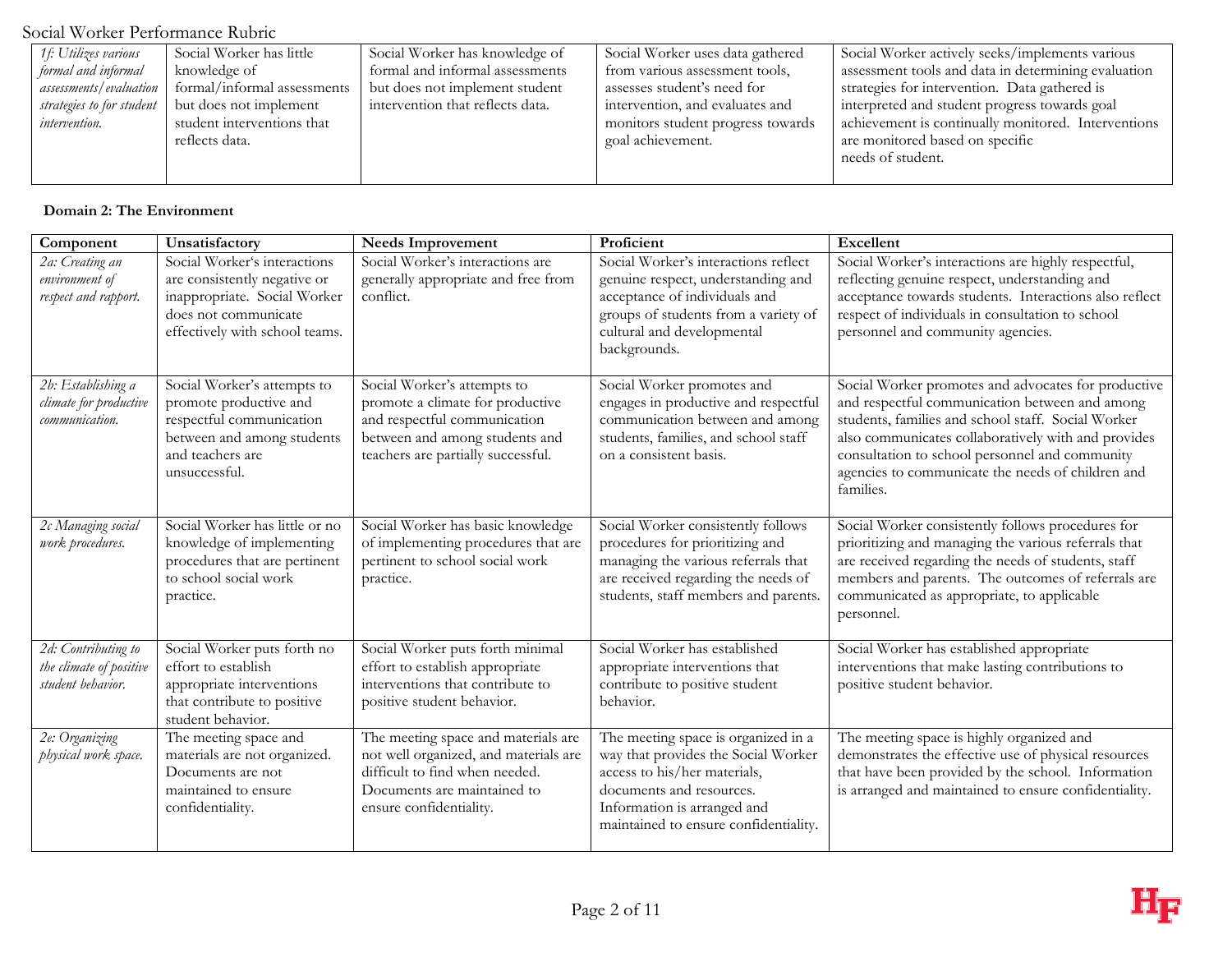## Domain 3: Delivery of Services

| Component                                                                                               | Unsatisfactory                                                                                                                                  | Needs Improvement                                                                                                                                       | Proficient                                                                                                                                                                                                                              | Excellent                                                                                                                                                                                                                                                                               |
|---------------------------------------------------------------------------------------------------------|-------------------------------------------------------------------------------------------------------------------------------------------------|---------------------------------------------------------------------------------------------------------------------------------------------------------|-----------------------------------------------------------------------------------------------------------------------------------------------------------------------------------------------------------------------------------------|-----------------------------------------------------------------------------------------------------------------------------------------------------------------------------------------------------------------------------------------------------------------------------------------|
| 3a: The Social Worker<br>responds to referrals and<br>assesses students' social and<br>emotional needs. | Social Worker does not<br>assess student needs, or the<br>assessments result in<br>inaccurate conclusions.                                      | Social Worker's assessments of<br>student needs are perfunctory.                                                                                        | Social Worker assesses student<br>needs, and knows the range of<br>student needs within the school.                                                                                                                                     | Social Worker conducts detailed and<br>individualized assessment of student needs to<br>contribute to program planning.                                                                                                                                                                 |
| 3b: Develops appropriate<br>personal/social/emotional<br>goals and behavior plans                       | Social Worker does not<br>develop<br>personal/social/emotional<br>goals and behavior plans.                                                     | Social Worker attempts to develop<br>personal/social/emotional goals<br>and behavior plans, but is unable to<br>complete them on a consistent<br>basis. | Social Worker develops<br>personal/social/emotional goals<br>and formulates behavior plans for<br>students as the need arises.                                                                                                          | Social Worker is creative in developing personal,<br>social, emotional goals and behavior plans,<br>collaborating and using multiple resources for<br>information.                                                                                                                      |
| 3c: Using social work<br>interventions with<br>individuals and/ or groups.                              | Social Worker demonstrates<br>few strategies to help<br>students acquire decision-<br>making, problem-solving and<br>coping skills.             | Social demonstrates a limited range<br>of strategies to help students<br>acquire decision-making, problem-<br>solving and coping skills.                | Social Worker uses a variety of<br>strategies to help students acquire<br>decision-making, problem-solving<br>and coping skills.                                                                                                        | Social Worker demonstrates an extensive range of<br>strategies to help students acquire decision-<br>making, problem-solving and coping skills. Social<br>Worker also communicates intervention plan and<br>student progress with student's family and staff<br>members as appropriate. |
| 3d: Proactively seeking and<br>utilizing available resources.                                           | Social Worker does not<br>make connections with<br>programs and/or resources.                                                                   | Social Worker utilizes a limited<br>number of connections with<br>programs and/or resources to meet<br>student needs.                                   | Social Worker seeks out additional<br>resources and provides appropriate<br>resources to students and families<br>based on identified needs.                                                                                            | Social Worker seeks out additional resources,<br>demonstrates extensive knowledge of services that<br>are available, and provides appropriate resources<br>to students and families based on identified needs.                                                                          |
| 3e: Demonstrating<br>flexibility and responsiveness                                                     | Social Worker adheres to<br>intervention plan in spite of<br>student's lack of interest, and<br>does not set appropriate<br>service priorities. | Social demonstrates moderate<br>responsiveness to diverse student<br>needs and interests, and<br>inconsistently sets appropriate<br>service priorities. | Social Worker adjusts intervention<br>plan to be responsive to diverse<br>student needs and interests. Social<br>Worker consistently sets<br>appropriate service priorities and is<br>flexible and persistent in providing<br>services. | Social Worker is consistently responsive to diverse<br>student needs and interests. Social Worker<br>consistently sets appropriate service priorities and<br>demonstrates creativity and persistence in<br>providing services.                                                          |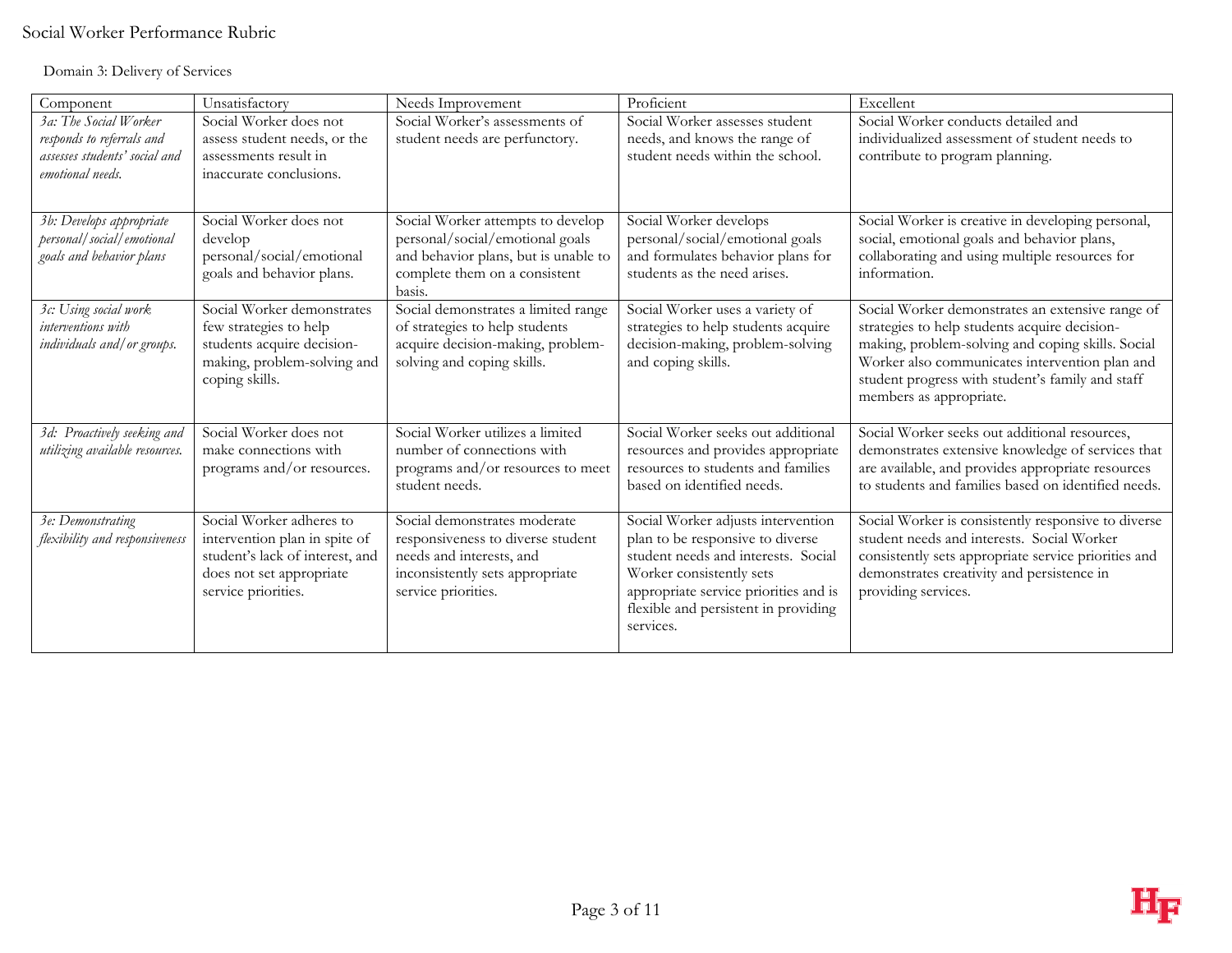| Component                                                                                            | Unsatisfactory                                                                                                                                                                 | <b>Needs Improvement</b>                                                                                                                                                                      | Proficient                                                                                                                                                                                                                                                 | Excellent                                                                                                                                                                                                                                    |
|------------------------------------------------------------------------------------------------------|--------------------------------------------------------------------------------------------------------------------------------------------------------------------------------|-----------------------------------------------------------------------------------------------------------------------------------------------------------------------------------------------|------------------------------------------------------------------------------------------------------------------------------------------------------------------------------------------------------------------------------------------------------------|----------------------------------------------------------------------------------------------------------------------------------------------------------------------------------------------------------------------------------------------|
| 4a: Reflecting on practice                                                                           | Social Worker does not<br>reflect on practice, or the<br>reflections are inaccurate or<br>self-serving.                                                                        | Social Worker's reflection on<br>practice is moderately accurate and<br>objective without citing specific<br>examples, and with only global<br>suggestions as to how it might be<br>improved. | Social Worker's reflection<br>provides an accurate and objective<br>description of practice, citing<br>positive and negative<br>characteristics. Specialist makes<br>some specific suggestions as to<br>how the intervention program<br>might be improved. | Social Worker's reflection is highly accurate and<br>perceptive, citing specific examples that were not<br>fully successful for at least some students.<br>Specialist draws on an extensive repertoire to<br>suggest alternative strategies. |
| 4b: Collaborating with<br>teachers and administrators                                                | Social Worker is not<br>available to staff for<br>questions and planning and<br>declines to provide<br>background material when<br>requested.                                  | Social Worker is available to staff<br>for questions and planning and<br>provides background material<br>when requested.                                                                      | Social Worker initiates contact with<br>teachers and administrators to<br>confer regarding individual cases.                                                                                                                                               | Social Worker seeks out teachers and<br>administrators to confer regarding cases, soliciting<br>their perspectives on individual students.                                                                                                   |
| 4c: Maintaining an effective<br>data-management system                                               | Social Worker's data-<br>management system is either<br>nonexistent or in disarray; it<br>cannot be used to monitor<br>student progress or to adjust<br>treatment when needed. | Social Worker has developed a<br>rudimentary data-management<br>system for monitoring student<br>progress and occasionally used it to<br>adjust intervention when needed.                     | Social Worker has developed an<br>effective data-management system<br>for monitoring student progress<br>and uses it to adjust treatment<br>when needed.                                                                                                   | Social Worker has developed a highly effective<br>data-management system for monitoring student<br>progress and uses it to adjust treatment when<br>needed. Specialist uses the system to<br>communicate with teachers and parents.          |
| 4d: Participating in a<br>professional community                                                     | Social Worker's relationships<br>with colleagues are negative<br>or self-serving, and specialist<br>avoids being involved in<br>school and district events<br>and projects.    | Social Worker's relationships with<br>colleagues are cordial, and specialist<br>participates in school and district<br>events and projects when<br>specifically asked to do so.               | Social Worker participates actively<br>in school and district events and<br>projects and maintains positive and<br>productive relationships with<br>colleagues.                                                                                            | Social Worker makes a substantial contribution to<br>school and district events and projects and<br>assumes a leadership role with colleagues.                                                                                               |
| 4e: Engaging in professional<br>development                                                          | Social Worker does not<br>participate in professional<br>development activities, even<br>when such activities are<br>clearly needed for the<br>development of skills.          | Social Worker participation in<br>professional development activities<br>is limited to those that are<br>convenient or are required.                                                          | Social Worker seeks out<br>opportunities for professional<br>development based on an<br>individual assessment of need.                                                                                                                                     | Social Worker actively pursues professional<br>development opportunities and makes a<br>substantial contribution to the profession through<br>such activities as offering workshops to<br>colleagues.                                        |
| 4f: Showing<br>Professionalism, including<br>integrity, advocacy, and<br>maintaining confidentiality | Social Worker displays<br>dishonesty in interactions<br>with colleagues, students,<br>and the public and violates<br>principles of confidentiality.                            | Social Worker is honest in<br>interactions with colleagues,<br>students, and the public, plays a<br>moderate advocacy role for<br>students, and does not violate<br>confidentiality.          | Social Worker displays high<br>standards of honesty, integrity, and<br>confidentiality in interactions with<br>colleagues, students, and the public<br>and advocates for students when<br>needed.                                                          | Social Worker can be counted on to hold the<br>highest standards of honesty, integrity, and<br>confidentiality and to advocate for students, taking<br>a leadership role with colleagues.                                                    |
| 4g: Support for the total school<br>program                                                          | Social Worker avoids<br>becoming involved in school<br>events or school and district<br>projects.                                                                              | Social Worker participates in school<br>events and school and district projects<br>only when specifically asked.                                                                              | Social Worker volunteers to participate<br>in school events and in school and<br>district projects, making a substantial<br>contribution.                                                                                                                  | Social Worker volunteers to participate in school events<br>and district projects, making a substantial contribution<br>and assuming a leadership role in at least one aspect of<br>school or district life.                                 |

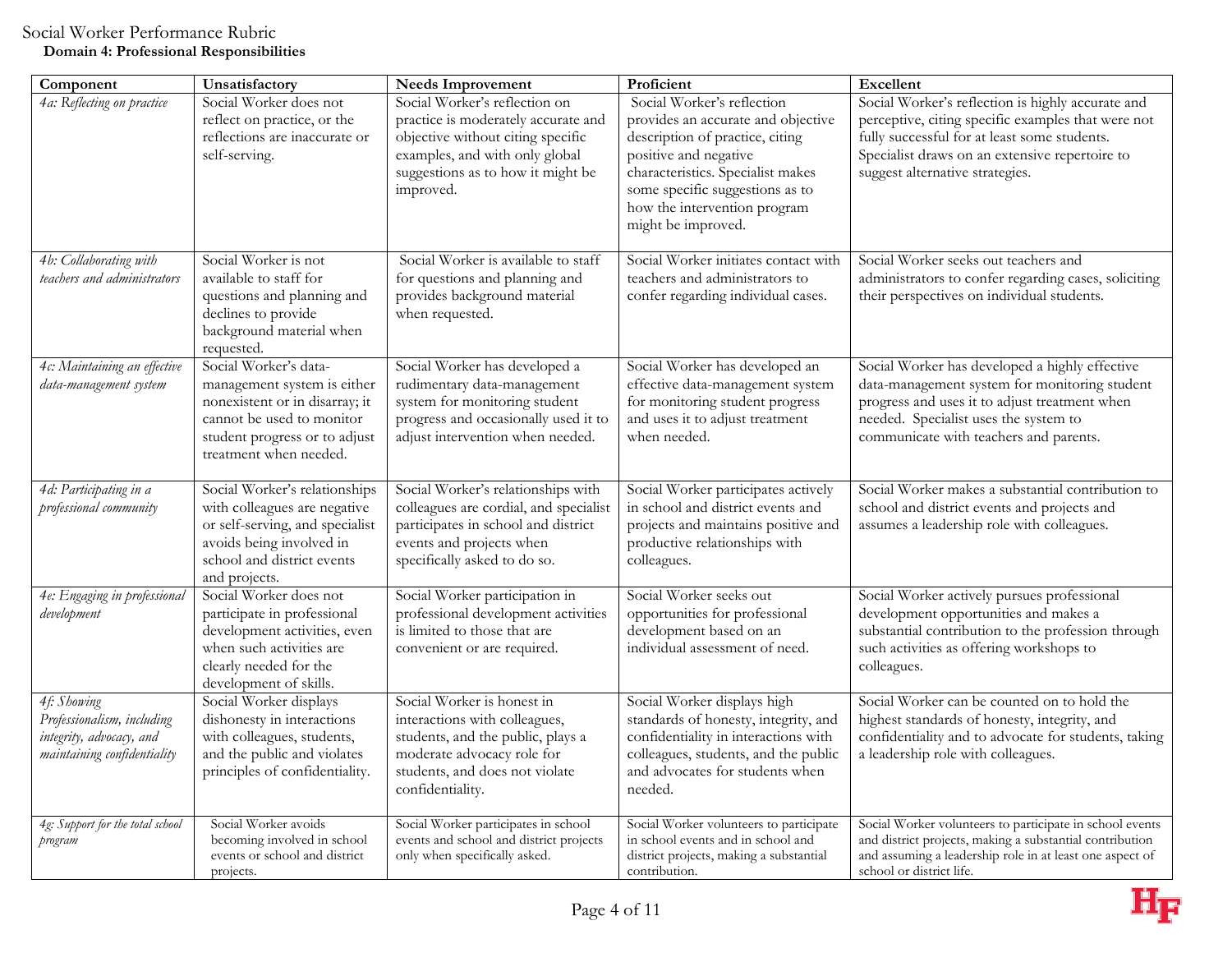## **DOMAIN 1**

**1a.** 

## **Elements:**

Knowledge of content and structure of the discipline specifically as it relates to special education. Knowledge of the needs of at-risk children.

Knowledge familial, biological, and environmental dynamics as it relates to school success.

## **Indicators:**

- Current certification and/or Licensure (Type 73, LSW/LCSW)
- Participation in ongoing professional organizations/development
- Evaluation and diagnostic reports reflect clinical knowledge in the area of school social work
- Knowledge and application of regulatory procedures
- Effective presentation of technical information provided to staff during Eligibility and IEP meetings
- Knowledge and proactivity in identifying therapeutic services that are available in the district, community, and through various organizations
- Ability to address student needs through a systems approach

## **1b.**

### **Elements:**

-

Knowledge of the developmental characteristics of the student as well as exceptions to the general patterns Knowledge of how IEP goals need to address the Social Emotional Learning Standards (SEL) Knowledge of cultural diversity of students and levels of adaptive behavior

### **Indicators:**

- IEP goals are measurable and clearly written
- IEP goals are based on diagnostic information and are developed to target the specific needs of the student
- Goals reflect SEL (Social Emotional Learning Standards)
- Culture and adaptive behavior are addressed
- Information is shared with colleagues, teachers, administrators, parents, students and community as needed

## **1c.**

**Elements:** Knowledge of guidelines/regulations put forth by: IDEA ISBE NASW Code of Ethics District #233

Knowledge of Illinois Social Emotional Learning Standard

## **Indicators:**

- Student goals are integrated with Illinois Social Emotional Learning Standards
- Understanding of school policies and procedures
- Understanding of rules and regulations regarding special education
- Understanding the role of ethical practice and confidentiality within the school social work context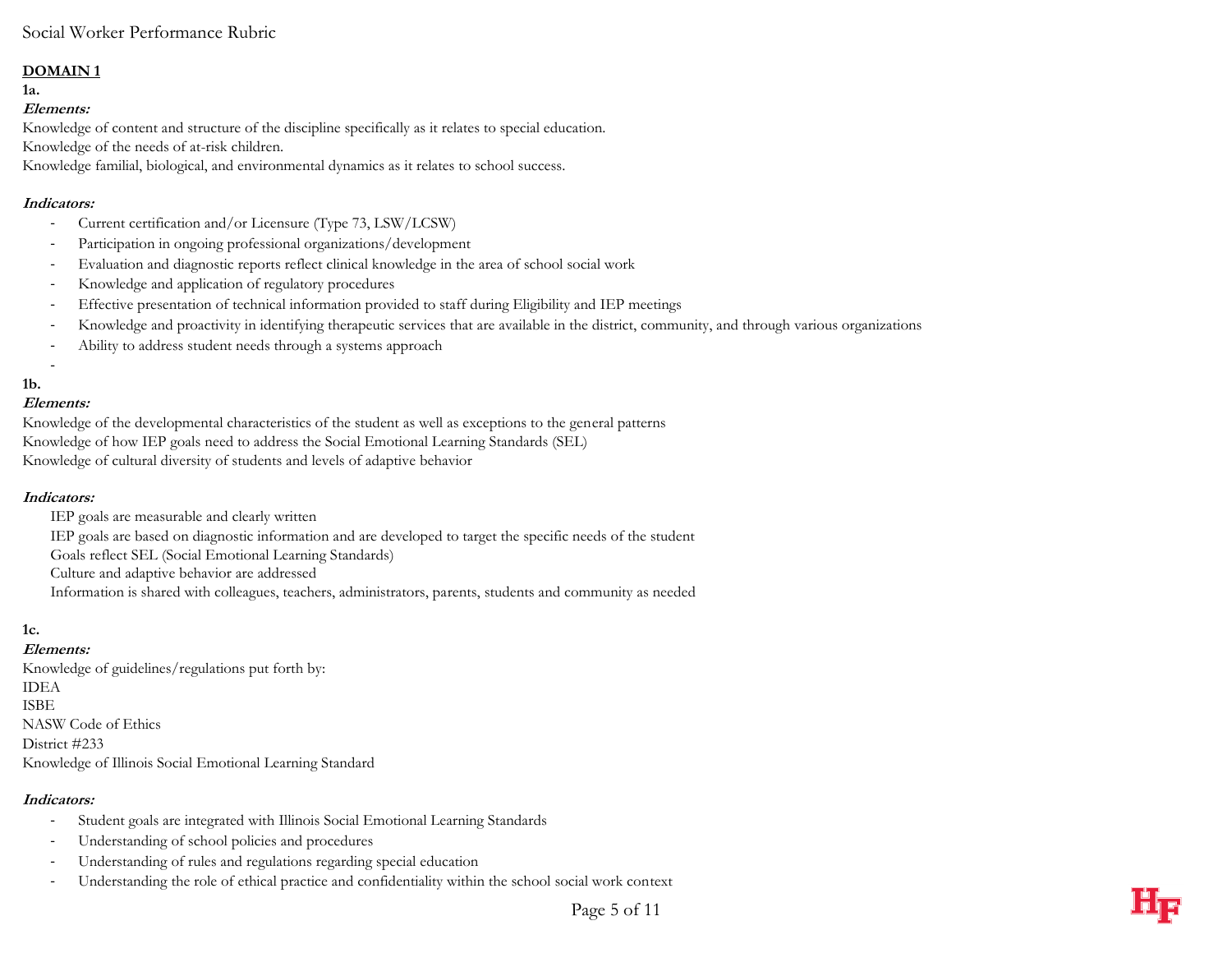## **1d.**

## **Elements:**

-

Knowledge and use of resources available for students/families in the school/community Knowledge of materials available for students/parents

## **Indicators:**

- Availability of referral information for outside counseling including fees for services
- Social worker uses a wide variety of online resources, texts, purchased materials, etc.
- Correspondence to school staff regarding resource availability
- Professional development to increase resource knowledge

## **1e.**

## **Elements:**

Understanding of content knowledge related to identified student needs Knowledge of how IEP goals need to address the Social Emotional Learning Standards (SEL) Knowledge of cultural diversity of students and levels of adaptive behavior

### **Indicators:**

- Targeted social work services may include:
	- Group counseling
	- Individual counseling
	- Crisis Intervention
	- Large or small group presentations
- Goals are linked to SEL standards
- Goals are defined and linked to student needs
- Goals are a reflection of diagnostic information

## **1f.**

## **Elements:**

Understanding of the use of student data to evaluate progress towards goal(s) Knowledge of formal and informal data

## **Indictors:**

- Student observation
- Clinical Interview
- Standardized Assessments
- Social Developmental Study (SDS)
- Quarterly Updates for IEP students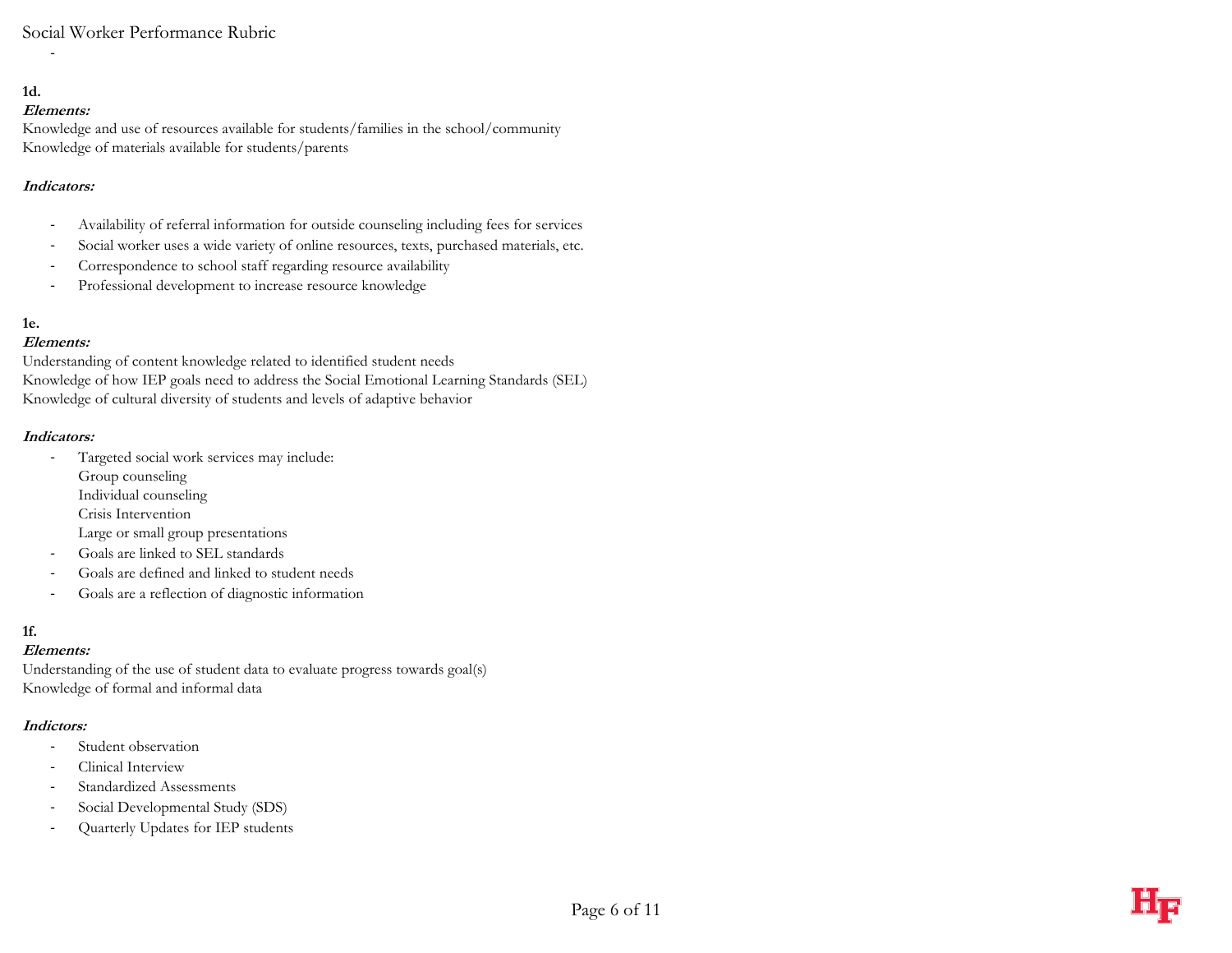### **DOMAIN 2**

**2a.**

### **Elements:**

Understanding of how to interact with students, parents, colleagues, administration, and community in a respectful, non-conflictual manner Respect and understanding of the cultural and environmental background of the student

#### **Indicators:**

- Social worker demonstrates knowledge and caring regarding the lives of students and their families
- Students seek out the social worker
- The social worker respects and encourages students' efforts
- The social worker's actions promote respectful behavior

## **2b.**

#### **Elements:**

Knowledge of respectful communication

### **Indicators:**

- Social worker models healthy appropriate behavior consistently and is a resource to others in this area
- Social worker models the importance of social emotional growth and high expectations for students and is a resource to other staff
- Social worker demonstrates empathic attention during service delivery

## **2c.**

#### **Elements:**

Social worker effectively prioritizes workload so therapy time with students is provided as mandated.

#### **Indicators:**

- Scheduling students to reflect mandated times
- Prioritize to meet deadlines for other tasks (reports, etc.)

### **2d.**

#### **Elements:**

Understanding the standards of appropriate student conduct which is explained to students

#### **Indicators:**

- Social Worker's actions promote students to respectfully interact with classmates complying with standards of conduct.
- Student behavior is appropriate for counseling sessions; any misbehavior is swiftly handled
- Social worker takes a role in maintaining the environment of civility in the school
- Social worker has established clear standards of conduct for counseling sessions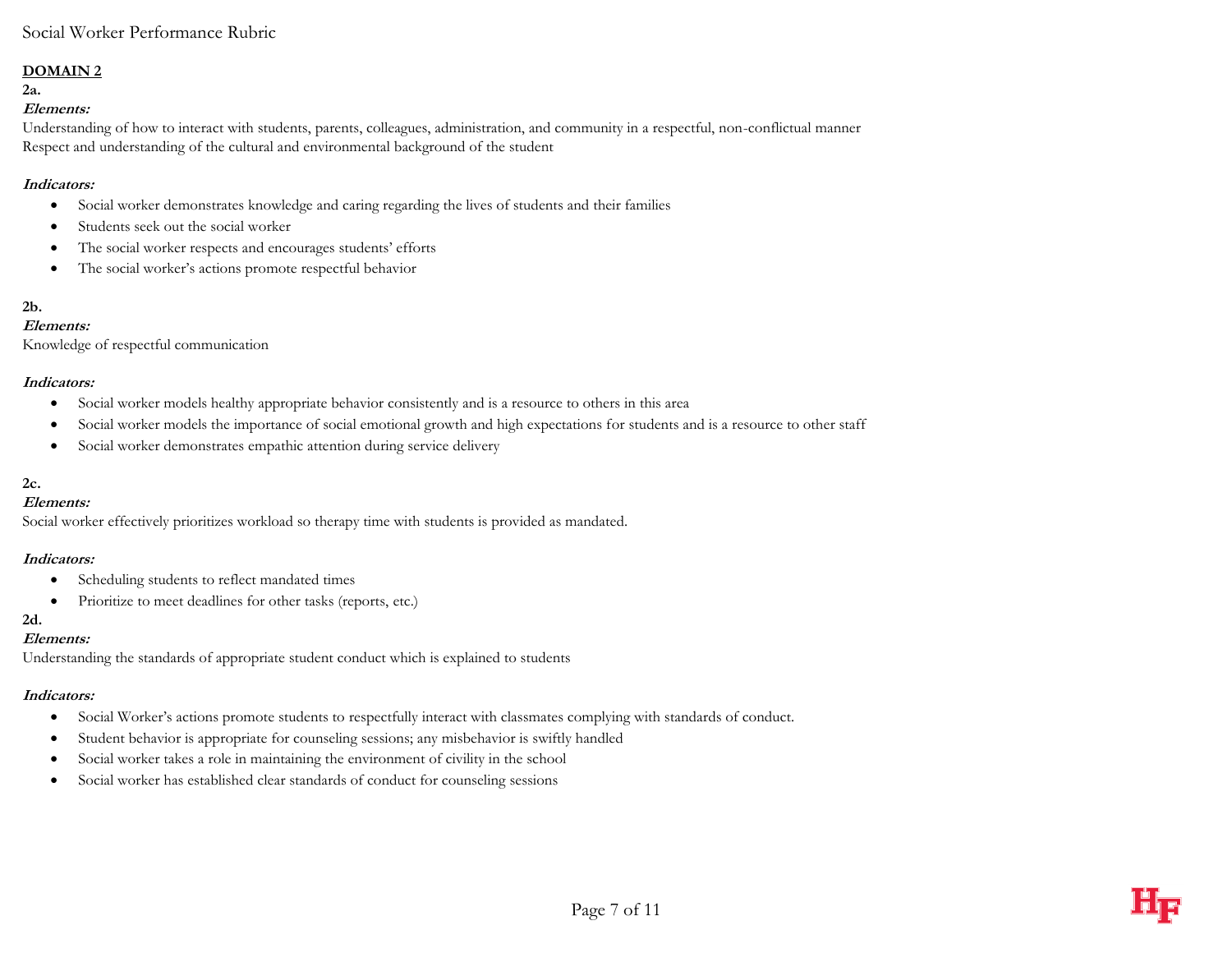## **2e.**

#### **Elements:**

Social worker maintains a comfortable, confidential, organized workspace in which to meet with students

## **Indicators:**

 Workspace is organized for easy access to materials and resources Workspace is made comfortable and confidential to increase effectiveness

## **DOMAIN 3**

## **3a.**

## **ELEMENTS:**

Needs of students are recognized in order to be able to plan for service delivery. The social worker recognizes various elements contributing to needs of student.

## **INDICATORS:**

- Social worker uses all information available to assess students' needs
- Social worker promptly handles referrals
- Social worker uses diagnostic instruments (formal and informal) when appropriate

## **3b.**

## **ELEMENTS:**

The social worker selects the appropriate SEL goals based on diagnostic information available Goals and Behavior Plans are developed utilizing multiple sources

## **INDICATORS:**

- The social worker utilizes a variety of therapeutic techniques and is able to be flexible to meet student needs
- Materials, resources, and activities support the formulations of plans that are individualized for the needs of the student.

# **3c.**

## **ELEMENTS:**

Interventions are based student needs Interventions with individuals Interventions with groups

### **INDICATORS:**

- Students are actively involved in goal setting and problem solving
- Social worker engages students utilizing realistic, achievable strategies
- Social worker utilizes a variety of therapeutic techniques and is able to be flexible to meet student needs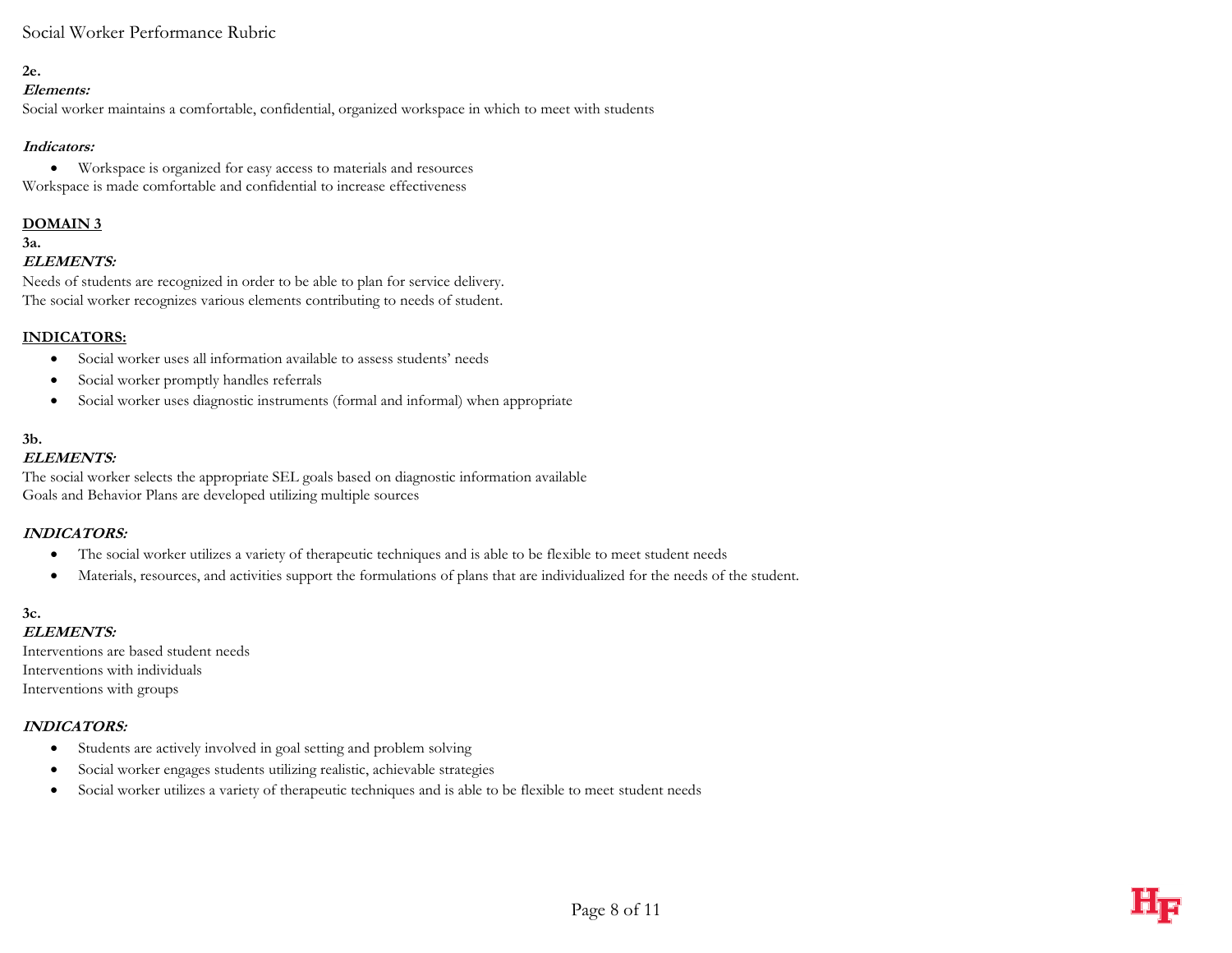#### **3d. ELEMENTS:**

Clear communication with families (both written and verbal) Knowledge of available community resources

## **INDICATORS:**

- Consistent contact with parents as needed
- Providing referrals based on socioeconomic ability
- Parent contact is sensitive to cultural needs
- Parent contact is clear and uses language appropriate for the listener

#### **3e. ELEMENTS:**

Social worker professionally deals with changes in routines and schedules by prioritizing and expediting services

## **INDICATORS:**

Social worker proactively handles crisis situations and responds as appropriate Social worker makes adjustments to service delivery in response to student needs Social worker is in contact with outside therapists as appropriate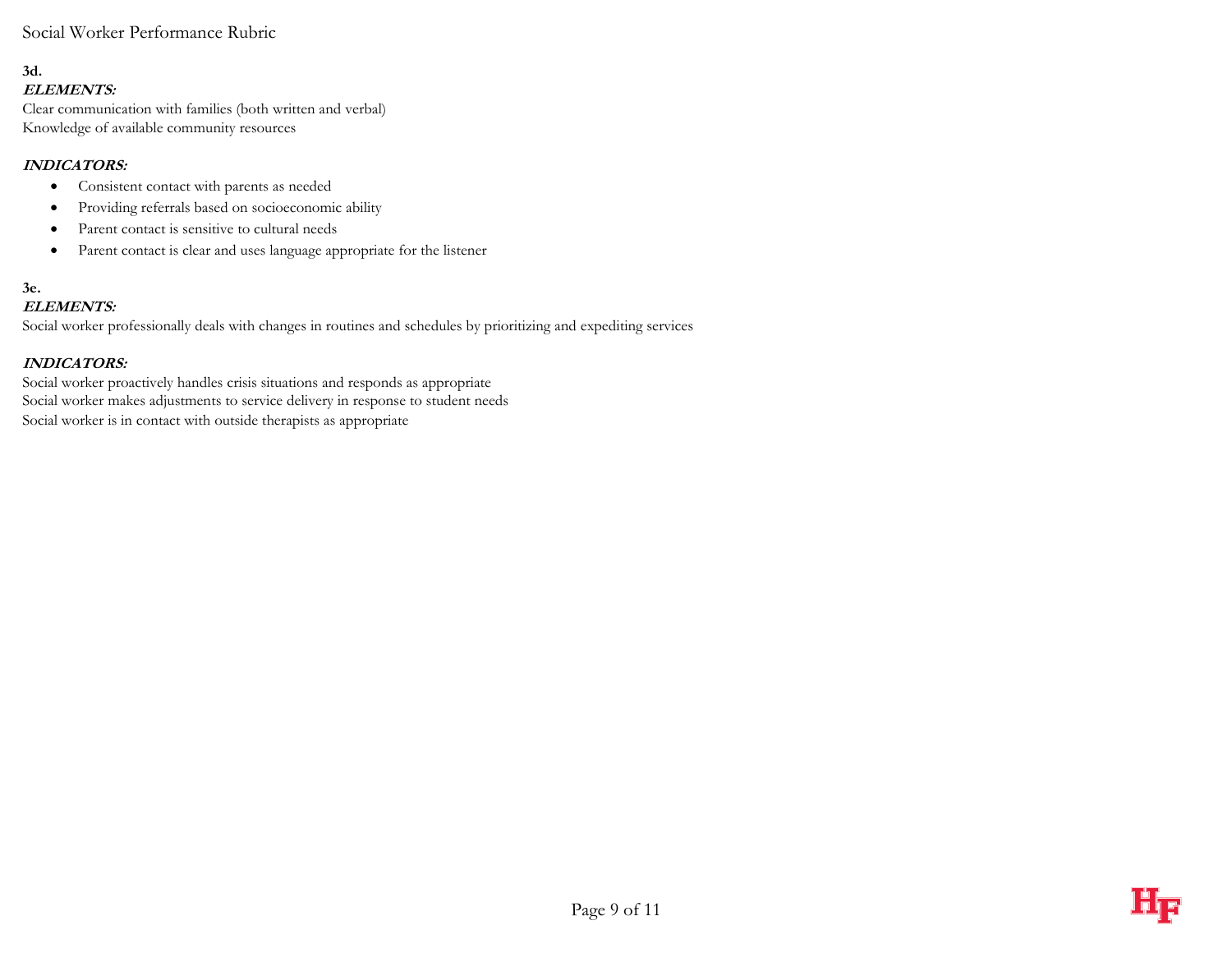### **DOMAIN 4**

4a.

#### **ELEMENTS:**

Social Worker is able to analyze the decisions made in both the planning and the implementation of their practice

## **INDICATORS:**

- Social worker participates in collegial conversations
- Social worker will apply, towards practice, a learned skill
- Social will be flexible in exploring a repertoire of strategies

# **4b**.

### **ELEMENTS:**

Social worker understands the importance of collaborative relationships between themselves, other staff members, and the administration.

## **INDICATORS:**

- Social worker seeks out information as needed from teachers and administrators
- Social worker responds to emails/communication from teachers/administrators in a timely manner while maintaining confidentiality.

# **4c.**

## **ELEMENTS:**

Social worker understands the need to maintain records

### **INDICATORS:**

- Routines and systems that track student completion of requirements/goals
- Processes of maintaining accurate non-instructional records.

## **4d.**

### **ELEMENTS:**

Social worker understands the importance of working with their colleagues to share strategies, plan joint efforts, and plan for the success of individual students. Social worker understands the need for consistent involvement in a PLC

### **INDICATORS:**

- Regular staff member participation with colleagues to share and plan for student success
- Regular staff member participation in professional developmental that emphasizes improving practice
- Regular staff member participation in school initiatives

## **4e.**

#### **ELEMENTS:**

Social worker seeks out opportunities for professional development to enhance content Social worker understands the need to stay current and expand his/her knowledge base beyond district requirements